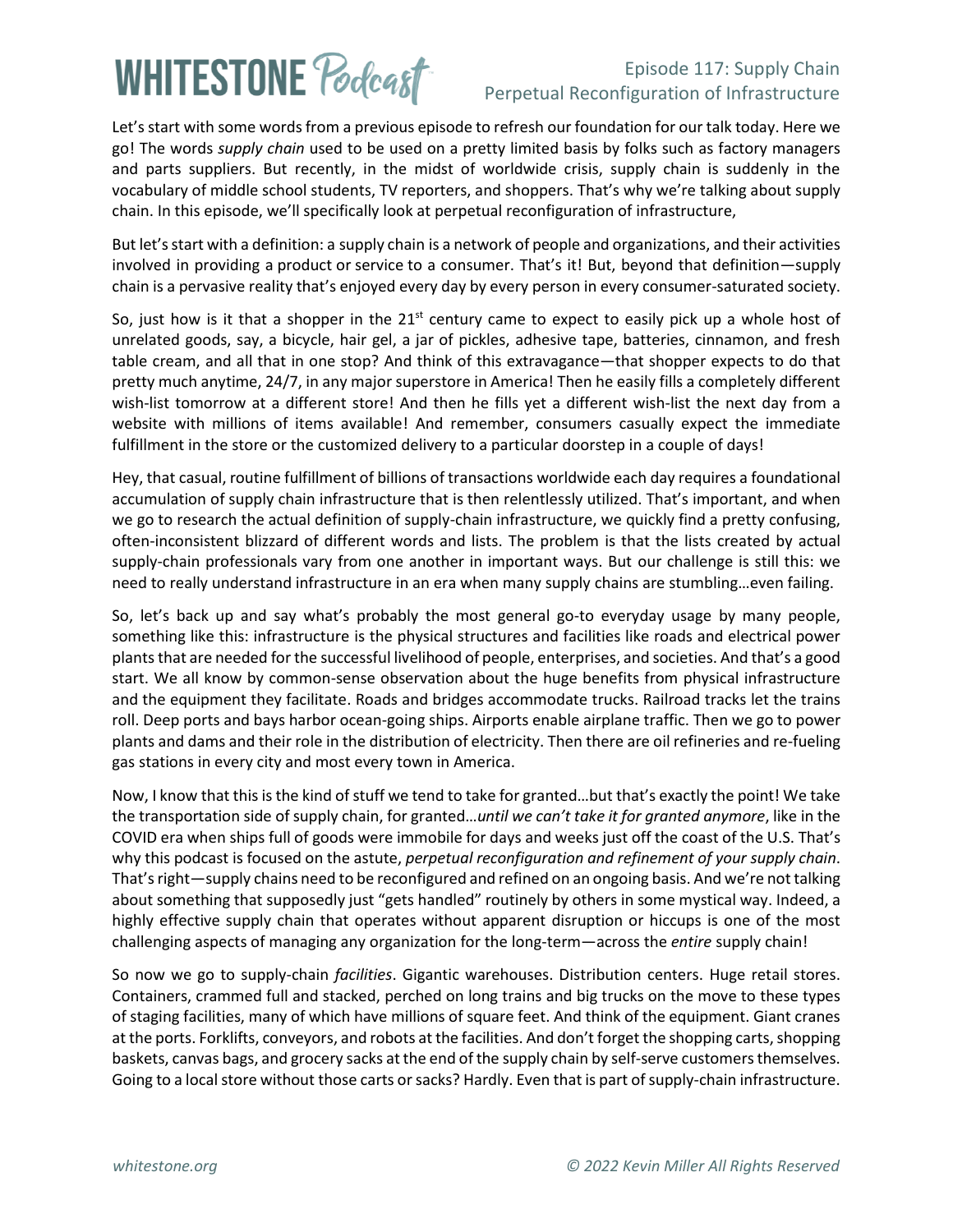# **WHITESTONE Pocloget**

#### Episode 117: Supply Chain Perpetual Reconfiguration of Infrastructure

Now with this key nod of the head to consumers serving themselves so often being "the last 100 feet" of the delivery process, we're moving rapidly toward the nitty-gritty of a strong process. Sure, that process takes advantage of the ships, the trucks, the forklifts, the conveyors, the robots, and every square foot of the supporting facilities. But remember, that process does so by adding all the people that it takes to actually make the goods, to expertly operate equipment, to stock shelves, to directly serve customers, and to manage workers. And these workers aren't just in the business of getting physical goods from point "A" to point "B," many are key links in the supply chain of just *services*, too, like waiters at restaurants and housekeepers at hotels—also making sure that customers served at that endpoint "B" are served well.

Wait, you say, *what* workers? We can't find enough workers! Crazy, for the first time in modern memory in the U.S., most every significant supply chain is now desperately thirsty for more qualified workers, or even unqualified workers willing to be trained! It kinda doesn't matter whether it's about making and delivering goods or it's about providing services. People that business folks assumed were pretty much routinely available turned pretty scarce. Factory workers, drivers, hospitality workers, you name it!

Again, that's why we're focused on the astute, *perpetual reconfiguration of your supply chain.* It's pretty clear now that the labor world in the U.S. has changed for good, at least in some aspects, with many workers demanding schedule flexibility or remote work or multiple gigs…or even a mix of these. "Hey, boss, take it or leave it!" So, old-fashioned worker scheduling and worker management, you know, with the gruff boss saying, "My way or the highway"…? Well, workers are often taking that highway, essentially saying in the words of that popular old country song, *Take this job and shove it!* Truly, the game has changed for countless enterprises. And the bad news is that many of your vital supply-chain partners face exactly the same problem and are less reliable than they've ever been before…unavoidably so!

And they don't call it a supply "chain" for no reason. The supply chain—like all chains—is only as strong as its weakest link! So, your wonderful strategy that worked consistently for years is only as good *today* as, say, an idle factory in Germany, the fully-loaded ship languishing offshore in Long Beach, California, or the availability of truck drivers and other key workers in Utah. OK, then, what about outsourcing? Like those companies don't have the same problems, the same obstacles? You gotta work it all with them, too!

Yes, that's why we're focused on the *perpetual reconfiguration and refinement of your supply chain*. And that brings us to a key component of the supply-chain equation: the internet and software and technology and data—all those undergirding enablers of the very best digital strategies. That's software and processes that work to seamlessly manage a blend of people and technology—what's often called out as the internet of things (IoT). All of that's about databases that capture countless bits of information that are ineffective and even misleading without the savvy and expertise to continuously extract the data and properly interpret it for the reconfiguration and refinement of your customized, refreshed supply chain.

So, just what *is* supply-chain infrastructure? Amazingly, we've only defined some key parts of it with our list of physical infrastructure like roads, facilities, and equipment…and then with people like workers and customers themselves and outsourcing operating in a whole new world…and then with the internet and software and processes and technology and data. Decades ago, we took it in stride when something was going to take a few weeks to receive. But the last couple of decades of extreme supply chain performance, we got spoiled. That is, until COVID and the response of many layers of government bureaucrats negatively affecting so many supply chains. Indeed, nowadays, government employees everywhere feel righteously empowered to alter the way business and supply chains have been freely and efficiently done.

And we haven't even addressed competitors yet, like Amazon rewriting how retail can succeed! You see, supply chain is so complex because there are so many links in the chain not in our control. So, the only response? Simple: a relentless, perpetual reconfiguration and refinement of your supply chain! Yes, the times they are *always* a'changin'. Hey. You expectin' to win at ongoing supply chain infrastructure change?